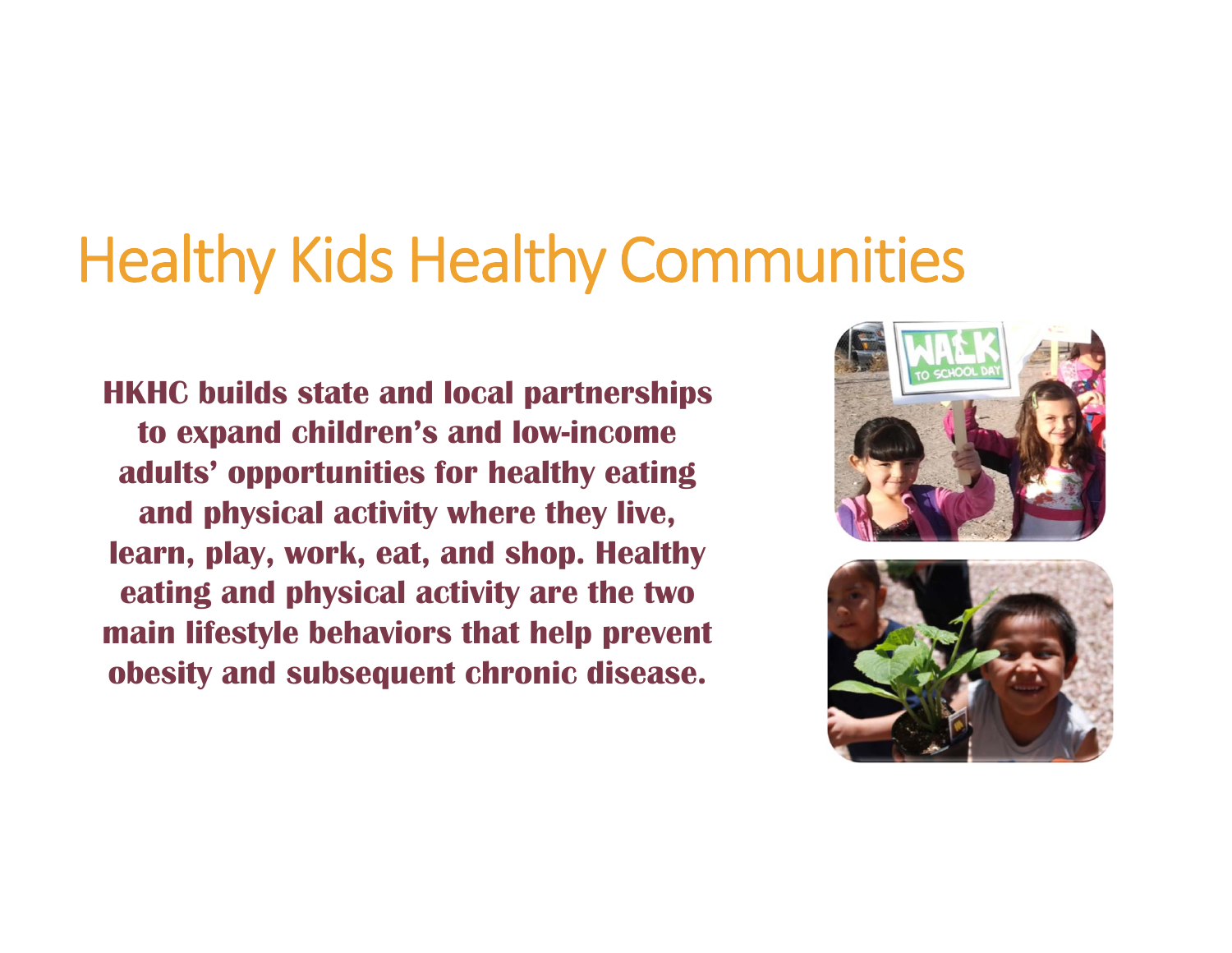## **Healthy Kids Healthy Communities Reach**



**Healthy Kids Healthy Communities Reach** Non-HKHC Counties **HKHC Counties**  $#$  HKHC Tribes

**14** counties **3** tribal communities **43** school districts **46,488** elementary school-age children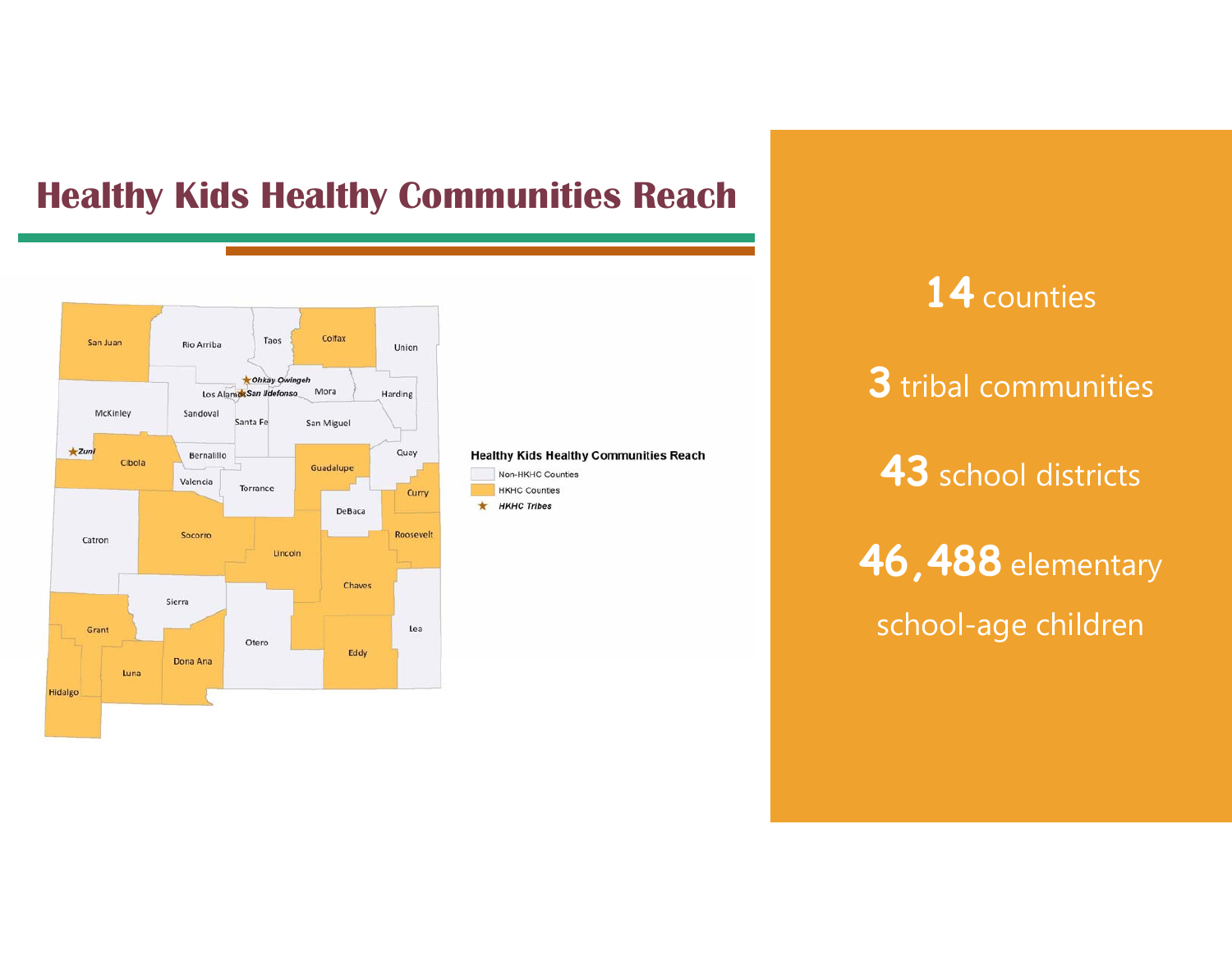

## Multi-Sector Approach

**Focus exclusively on policy, systems, and environmental changes to advance healthy eating and physical activity efforts in five priority settings**